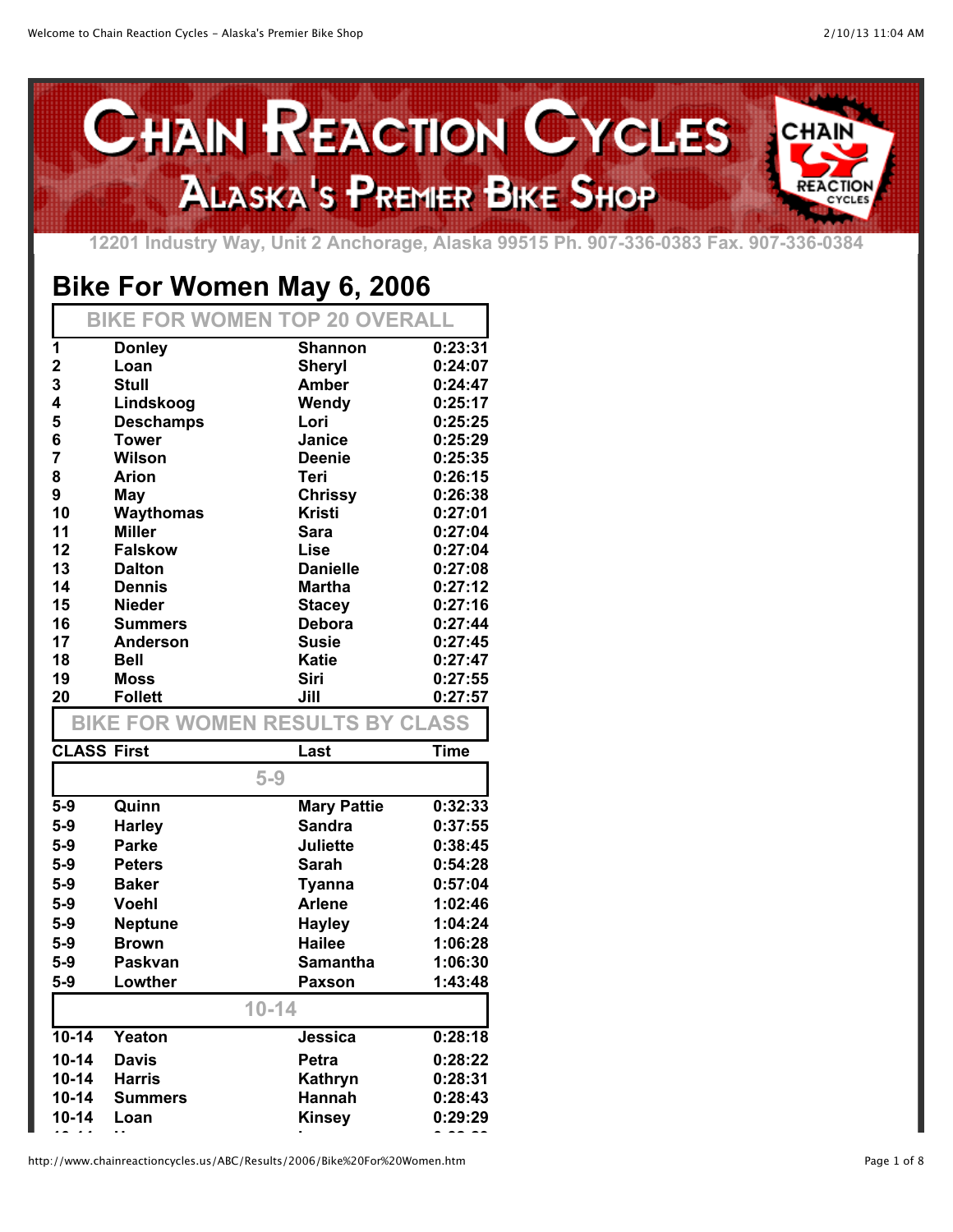| $10 - 14$ | <b>Hess</b>        | Lauren           | 0:32:29     |
|-----------|--------------------|------------------|-------------|
| $10 - 14$ | <b>Kirk</b>        | <b>Valerie</b>   | 0:33:15     |
| $10 - 14$ | Liotta             | Annie            | 0:35:18     |
| $10 - 14$ | <b>Kirk</b>        | <b>Stephanie</b> | 0:35:53     |
| $10 - 14$ | <b>Summers</b>     | <b>Morgan</b>    | 0:39:07     |
| $10 - 14$ | <b>Udevitz</b>     | <b>Molissa</b>   | 0:40:19     |
| $10 - 14$ | <b>Brassard</b>    | Amy              | 0:42:03     |
| $10 - 14$ | Paskvan            | <b>Danika</b>    | 0:42:54     |
| $10 - 14$ | <b>Cahalane</b>    | Amy              | 0:44:52     |
| $10 - 14$ | <b>Besh</b>        | Carly            | 0:44:56     |
| $10 - 14$ | <b>Cahalane</b>    | <b>Katie</b>     | 0:47:47     |
| $10 - 14$ | <b>Franks</b>      | Carol            | 0:48:01     |
| $10 - 14$ | <b>Brown</b>       | Morgan           | 0:50:17     |
| $10 - 14$ | <b>Taylor</b>      | <b>Melissa</b>   | 0:52:04     |
| $10 - 14$ | <b>Xiong</b>       | <b>Stephanie</b> | 0:54:42     |
| $10 - 14$ | Cook               | Kyla             | 0:56:06     |
| $10 - 14$ | <b>Cahalane</b>    | Erin             | 0:56:13     |
| $10 - 14$ | <b>Wolfe</b>       | <b>Avery</b>     | 0:57:40     |
| $10 - 14$ | <b>Williams</b>    | Jaclyn           | 0:58:56     |
| $10 - 14$ | prince             | alaina           | 0:59:01     |
| $10 - 14$ | <b>Murray</b>      | <b>Clare</b>     | 0:59:11     |
| $10 - 14$ | <b>Murray</b>      | Erin             | 0:59:31     |
| $10 - 14$ | Vania              | Rene             | 1:04:43     |
| $10 - 14$ | <b>Tasker</b>      | Terranova        | 1:04:49     |
| $10 - 14$ | <b>Bradley</b>     | Lauren           | 1:06:02     |
| $10 - 14$ | <b>Brown</b>       | Courtney         | 1:09:43     |
| $10 - 14$ | <b>Bond</b>        | <b>Brittany</b>  | 1:27:13     |
|           |                    | $15 - 19$        |             |
|           |                    |                  |             |
| $15-19$   | <b>Hatton</b>      | <b>Jasmine</b>   | 0:28:37     |
| $15-19$   | <b>Wilson</b>      | Lauren           | 0:29:10     |
| $15-19$   | John               | <b>Brittany</b>  | 0:30:15     |
| $15-19$   | O'Grady            | <b>Mary</b>      | 0:33:30     |
| $15-19$   | <b>Fischbach</b>   | <b>Danielle</b>  | 0:34:03     |
| 15-19     | <b>Tegeler</b>     | <b>Sarah</b>     | 0:34:29     |
| 15-19     | <b>Cameron</b>     | Lindsay          | 0:34:57     |
| 15-19     | <b>Kalbfleisch</b> | <b>Danielle</b>  | 0:37:00     |
| 15-19     | <b>Brassard</b>    | <b>Emily</b>     | 0:37:33     |
| $15-19$   | Wheeler            | <b>Stacy</b>     | 0:38:23     |
| $15-19$   | <b>Waters</b>      | <b>Christina</b> | 0:38:58     |
| 15-19     | <b>Hart</b>        | <b>Alexis</b>    | 0:46:34     |
|           |                    | $20 - 24$        |             |
| 20-24     | May                | <b>Chrissy</b>   | 0:26:38     |
| 20-24     | <b>Bell</b>        | <b>Katie</b>     | 0:27:47     |
| 20-24     | Avey               | Jaena            | 0:28:43     |
|           |                    |                  |             |
| 20-24     | Koger              | Keri             | 0:30:16     |
| 20-24     | <b>Millhouse</b>   | Julia            | 0:30:17     |
| 20-24     | <b>Martinson</b>   | <b>Holly</b>     | 0:36:19     |
| 20-24     | Mann               | <b>Tiffany</b>   | 0:36:43     |
| 20-24     | <b>Ellison</b>     | <b>Danielle</b>  | 0:41:27     |
| 20-24     | O'Bryant           | <b>Colleen</b>   | 0:42:37     |
|           |                    | $25 - 29$        |             |
| 25.29     | Stull              | <b>Amher</b>     | $0.24 - 47$ |
|           |                    |                  |             |

http://www.chainreactioncycles.us/ABC/Results/2006/Bike%20For%20Women.htm Page 2 of 8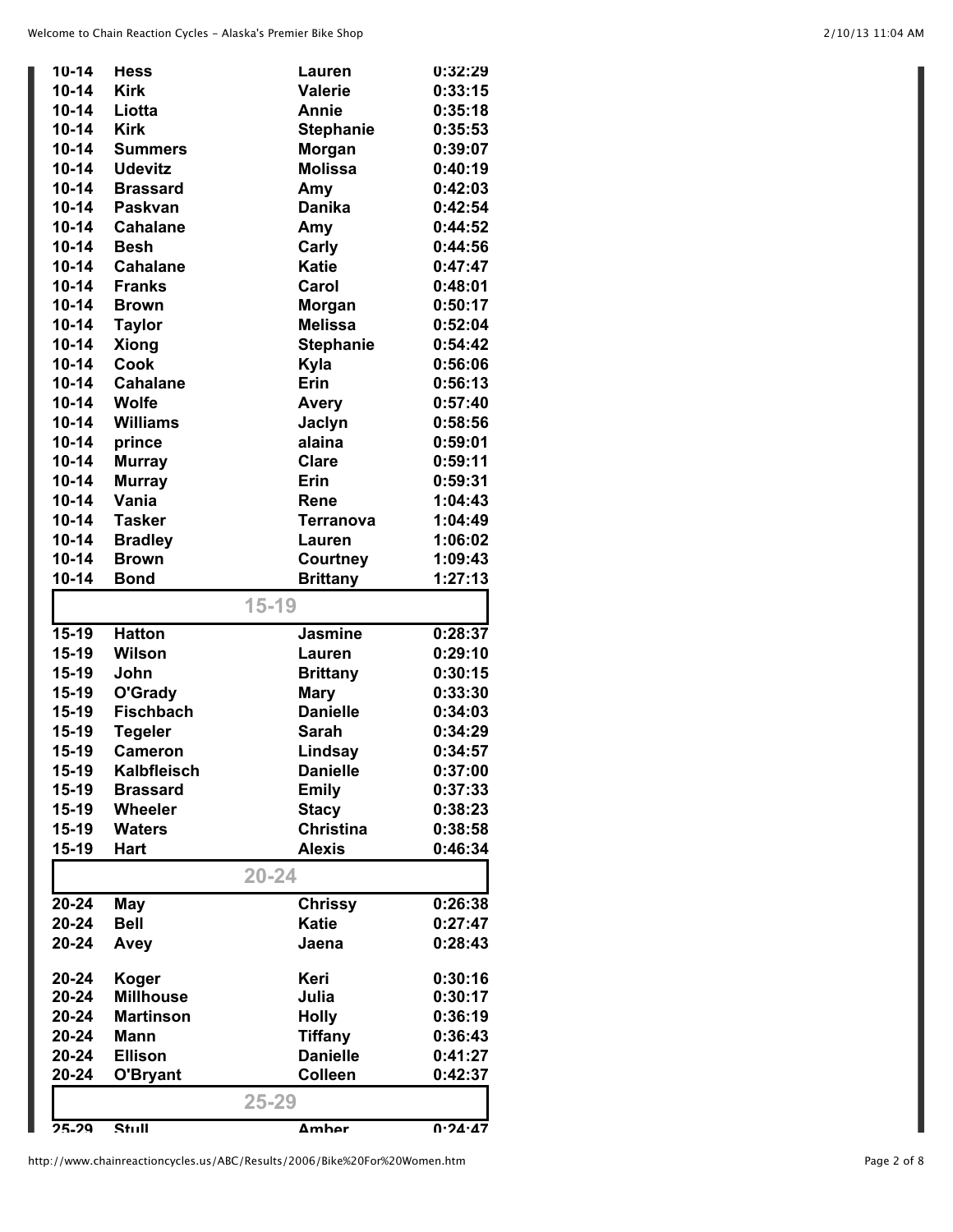| $   -$    |                        |                        |                             |
|-----------|------------------------|------------------------|-----------------------------|
|           | <b>Utun</b>            | <b>AUNVI</b>           | $V \cdot L \cdot T \cdot T$ |
| 25-29     | <b>Dalton</b>          | <b>Danielle</b>        | 0:27:08                     |
| 25-29     | <b>Dennis</b>          | <b>Martha</b>          | 0:27:12                     |
| 25-29     | <b>Martinson</b>       | Heidi                  | 0:30:21                     |
| 25-29     | Jones                  | Anna                   | 0:31:13                     |
| 25-29     | <b>Smith</b>           | Chelsa                 | 0:31:24                     |
| 25-29     | Carson                 | <b>Kelly</b>           | 0:31:36                     |
| 25-29     | <b>Archer</b>          | Kelli                  | 0:31:49                     |
| 25-29     | <b>Caselli</b>         | Joanna                 | 0:32:00                     |
| 25-29     | Geldenhuys             | <b>Adeline</b>         | 0:32:12                     |
| 25-29     | Claerbout              | Ann                    | 0:34:04                     |
| 25-29     | <b>Chriswell</b>       | Amanda                 | 0:37:38                     |
| 25-29     | <b>Stone</b>           | Tana                   | 0:37:43                     |
| 25-29     | <b>Torrance</b>        | Naomi                  | 0:39:34                     |
| 25-29     | <b>Lamebull Ingram</b> | <b>Melissa</b>         | 0:40:19                     |
| 25-29     | <b>McBride</b>         | <b>Emily</b>           | 0:41:57                     |
| 25-29     | <b>Sarten</b>          | Leslie                 | 0:45:22                     |
| 25-29     | <b>Shelton</b>         | <b>Adrianne</b>        | 0:45:44                     |
| 25-29     | <b>Witt</b>            | <b>Christina</b>       | 0:47:15                     |
| 25-29     | <b>Notis</b>           | <b>Katie</b>           | 0:50:54                     |
| 25-29     | <b>Hess</b>            | Lavonne                | 0:51:47                     |
| 25-29     | <b>King</b>            | Anna                   | 0:53:33                     |
| 25-29     | <b>Biss</b>            | <b>Shelley</b>         | 0:55:46                     |
| 25-29     | Weddleton              | <b>Katie</b>           | 0:58:55                     |
|           |                        |                        |                             |
|           | $30 - 34$              |                        |                             |
| 30-34     | <b>Donley</b>          | <b>Shannon</b>         | 0:23:31                     |
| $30 - 34$ | <b>Miller</b>          | <b>Sara</b>            | 0:27:04                     |
| 30-34     | <b>Bland</b>           | <b>Brandy</b>          | 0:28:56                     |
| 30-34     | <b>Weiss</b>           | <b>Pamela</b>          | 0:29:10                     |
|           |                        |                        |                             |
| $30 - 34$ | <b>Senden</b>          | <b>Kristi</b>          | 0:30:13                     |
| 30-34     | <b>Hopkins</b>         | <b>Jennifer</b>        | 0:30:15                     |
| $30 - 34$ | <b>Hankins</b>         | Kimberly               | 0:30:17                     |
| 30-34     | LeMon                  | <b>Rachel</b>          | 0:30:20                     |
| 30-34     | Cohen                  | Jessica                | 0:30:49                     |
| 30-34     | Lewis                  |                        | 0:33:05                     |
|           | orlov                  | Amy                    |                             |
| 30-34     |                        | stacey                 | 0:33:31                     |
| $30 - 34$ | <b>Nyquist</b>         | Kara                   | 0:33:57                     |
| 30-34     | <b>Cammilleri</b>      | Lisa<br><b>Colleen</b> | 0:34:46                     |
| 30-34     | Libbey                 |                        | 0:34:54                     |
| $30 - 34$ | <b>Schuerman</b>       | Juley                  | 0:35:56                     |
| 30-34     | Wallenfelsz            | Pam                    | 0:37:09                     |
| $30 - 34$ | Beibrgrohslein         | <b>Alycia</b>          | 0:37:38                     |
| 30-34     | <b>Ward</b>            | <b>Kim</b>             | 0:37:51                     |
| 30-34     | <b>Mitchell</b>        | <b>Kristin</b>         | 0:38:01                     |
| 30-34     |                        | <b>Katrina</b>         | 0:38:29                     |
| 30-34     | Cooper<br>Gray         | Carrie                 | 0:38:43                     |
| $30 - 34$ | <b>Kane</b>            | Tanya                  | 0:41:32                     |
| 30-34     | <b>Thomas</b>          | <b>Tiffany</b>         | 0:42:07                     |
| $30 - 34$ | Hill                   | <b>Sarah</b>           | 0:42:27                     |
| $30 - 34$ | Carte                  | <b>Kristen</b>         | 0:44:43                     |
| $30 - 34$ | Ketcha                 |                        | 0:46:32                     |
| $30 - 34$ | <b>Wallace</b>         | Romayne<br>Amye        | 0:46:35                     |
| $30 - 34$ | <b>Hoff</b>            | <b>Heather</b>         | 0:48:37                     |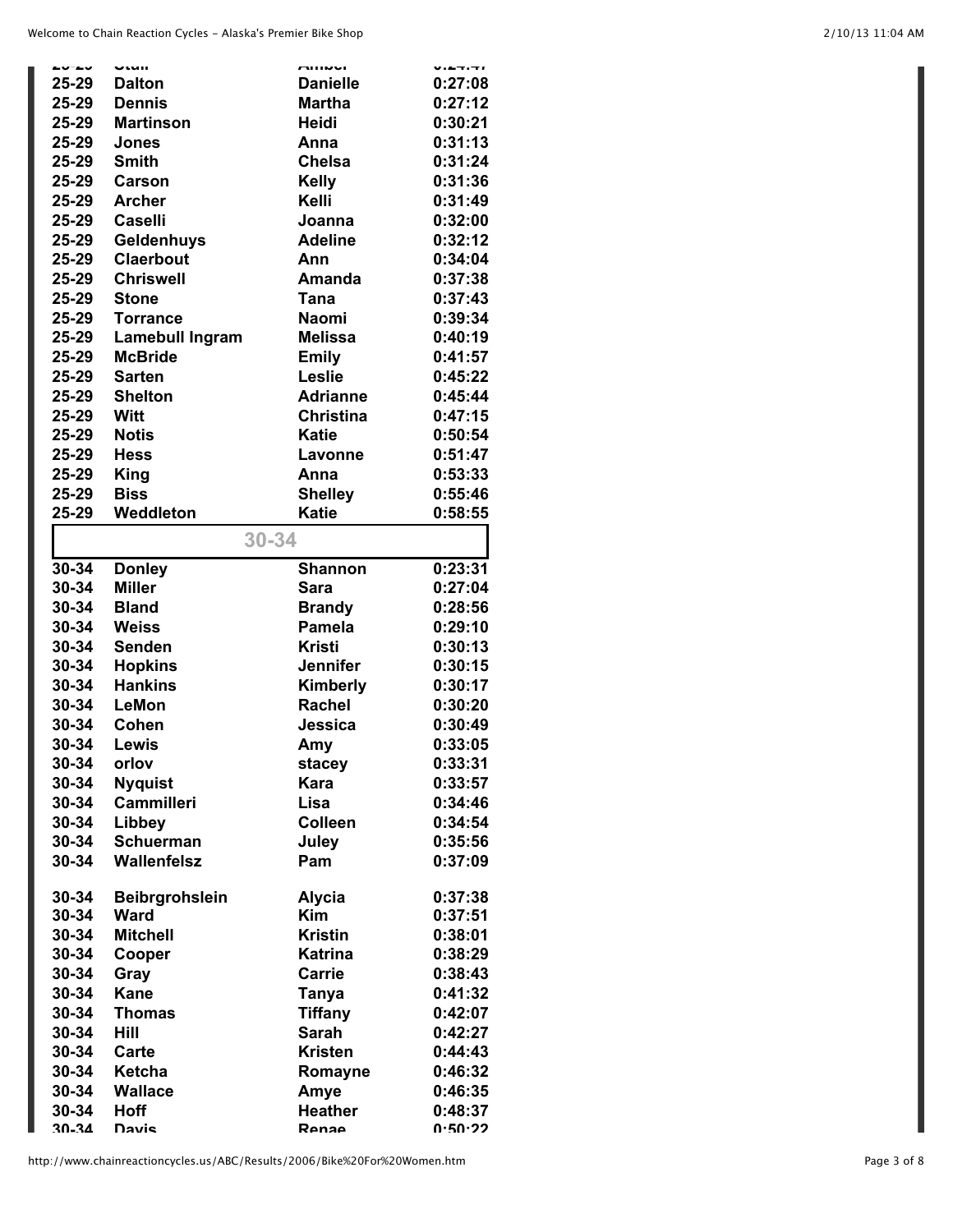| ャッマー           | <b>DUVIO</b>     | nunuu                     | V.VV. <del>LL</del> |
|----------------|------------------|---------------------------|---------------------|
| $30 - 34$      | <b>Wells</b>     | Lisa                      | 0:53:15             |
| $30 - 34$      | <b>Towe</b>      | Gaylyn                    | 0:57:08             |
| 30-34          | <b>Bond</b>      | <b>Christine</b>          | 1:26:54             |
|                |                  |                           |                     |
|                |                  | 35-39                     |                     |
| 35-39          | Lindskoog        | Wendy                     | 0:25:17             |
| 35-39          | <b>Deschamps</b> | Lori                      | 0:25:25             |
| 35-39          | Waythomas        | <b>Kristi</b>             | 0:27:01             |
| 35-39          | <b>Falskow</b>   | <b>Lise</b>               | 0:27:04             |
| 35-39          | <b>Nieder</b>    | <b>Stacey</b>             | 0:27:16             |
| 35-39          | <b>Armstrong</b> | Gina                      | 0:28:24             |
| 35-39          | <b>Matyas</b>    | Cheryl                    | 0:28:43             |
| 35-39          | Hall             | <b>Marietta</b>           | 0:29:36             |
| 35-39          | <b>McKinney</b>  | <b>Debbie</b>             | 0:29:59             |
| 35-39          | <b>Kirk</b>      | <b>Tanya</b>              | 0:30:03             |
| 35-39          | <b>Franks</b>    | <b>Colleen</b>            | 0:30:21             |
| 35-39          | <b>McLeod</b>    | Jill                      | 0:30:26             |
| 35-39          | <b>Polito</b>    | <b>Marie</b>              | 0:30:41             |
| 35-39          | <b>Flagg</b>     | <b>Elaine</b>             | 0:31:20             |
| 35-39          | Waldrop          | <b>Valerie</b>            | 0:31:39             |
|                |                  |                           | 0:32:11             |
| 35-39          | Wingate          | <b>Nancy</b>              |                     |
| 35-39          | <b>Steinberg</b> | <b>Stacy</b>              | 0:32:14             |
| 35-39          | <b>Rose</b>      | Judy                      | 0:33:21             |
| 35-39          | Rome             | Teri                      | 0:33:21             |
| 35-39          | <b>Eubank</b>    | <b>Jennifer</b>           | 0:33:33             |
| 35-39          | <b>VanDehey</b>  | <b>Melanie</b>            | 0:35:02             |
| 35-39          | O'Neil           | Lynn                      | 0:35:53             |
| 35-39          | <b>Miller</b>    | Sue                       | 0:36:09             |
| 35-39          | <b>Davis</b>     | Lana                      | 0:36:25             |
| 35-39          | <b>Haas</b>      | Cynthia                   | 0:36:52             |
| 35-39          | <b>Meshke</b>    | <b>Michelle</b>           | 0:36:54             |
| 35-39          | <b>Tidwell</b>   | Lisa                      | 0:37:00             |
| 35-39          | Peloza           | Amy                       | 0:37:05             |
| 35-39          | <b>Ratcliffe</b> | Deborah                   | 0:37:15             |
| 35-39          | <b>Campbell</b>  | Cheryl                    | 0:37:23             |
| 35-39          | <b>Leety</b>     | <b>Shelly</b>             | 0:37:38             |
| 35-39          | stergiou         | elizabeth                 | 0:37:45             |
|                | <b>Kimball</b>   | Jenny                     | 0:38:52             |
| 35-39<br>35-39 | <b>Jones</b>     | <b>Darla</b>              | 0:39:19             |
| 35-39          | Hill             |                           | 0:39:49             |
|                |                  | <b>Stacy</b><br>Andromeda | 0:41:16             |
| 35-39          | Romano-Lax       |                           |                     |
| 35-39          | <b>Mans</b>      | Cindy                     | 0:41:32             |
| 35-39          | Day              | Jo Ann                    | 0:41:49             |
| 35-39          | <b>Hart</b>      | <b>Rochelle</b>           | 0:47:34             |
| 35-39          | <b>Lewis</b>     | Paige                     | 0:48:12             |
| 35-39          | Lance            | Wende                     | 0:49:04             |
| 35-39          | <b>Tillman</b>   | Caryn                     | 0:49:21             |
| 35-39          | <b>Smallwood</b> | <b>Tuyet</b>              | 0:50:37             |
| 35-39          | Middaugh         | Lara                      | 0:56:13             |
| 35-39          | Cook             | <b>Stephanie</b>          | 0:56:57             |
| 35-39          | <b>Steinberg</b> | <b>Stacy</b>              | 1:00:02             |
| 35-39          | Kohlhase         | Amy                       | 1:03:43             |
| 35-39          | <b>Walker</b>    | <b>Beth</b>               | 1:03:43             |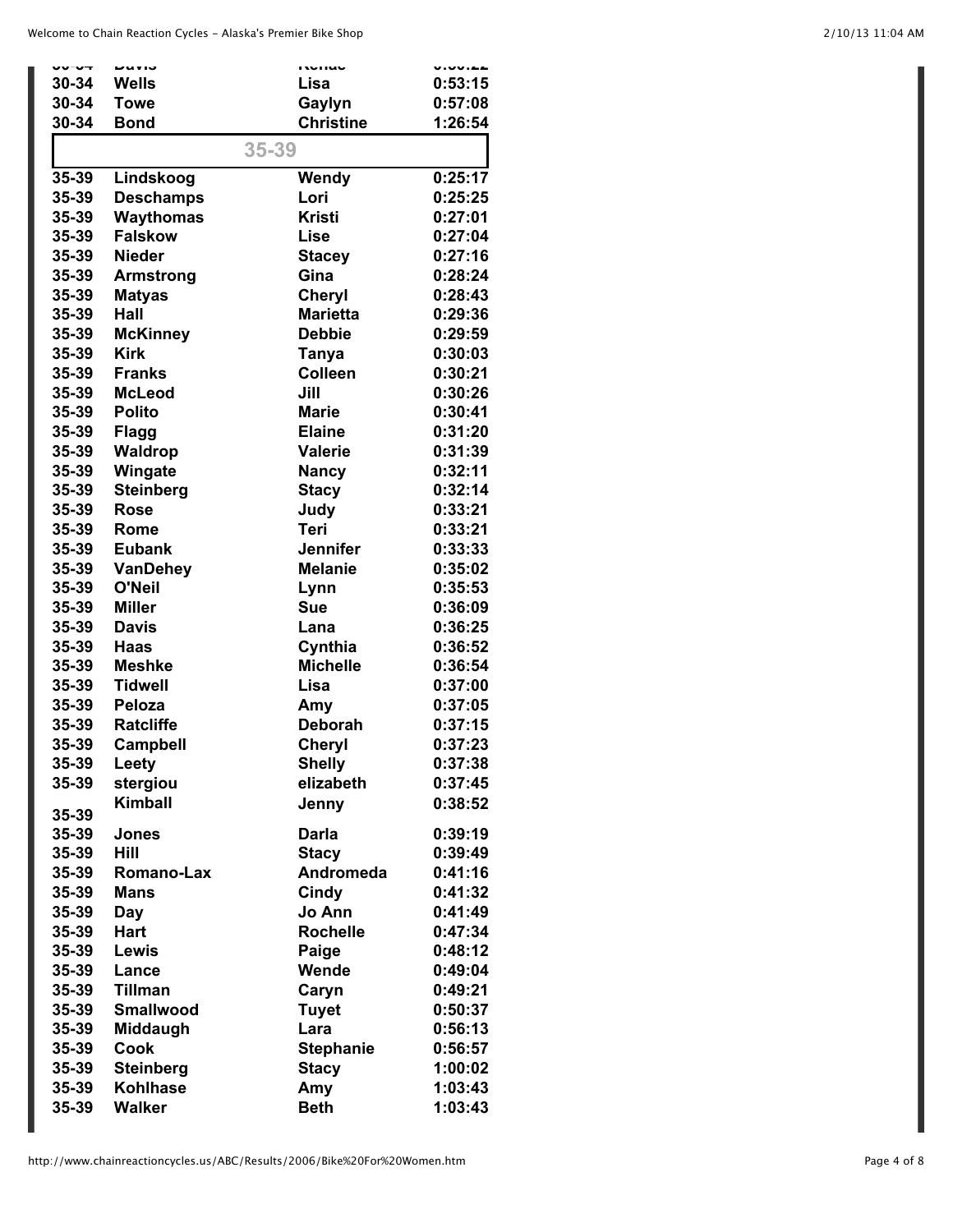| 35-39 | Youngblood              | <b>Allyson</b>  | 1:03:44 |  |
|-------|-------------------------|-----------------|---------|--|
| 35-39 | <b>Roos</b>             | <b>Kirsten</b>  | 1:04:05 |  |
| 40-44 |                         |                 |         |  |
| 40-44 | <b>Tower</b>            | Janice          | 0:25:29 |  |
| 40-44 | Wilson                  | <b>Deenie</b>   | 0:25:35 |  |
| 40-44 | <b>Arion</b>            | Teri            | 0:26:15 |  |
| 40-44 | <b>Summers</b>          | Debora          | 0:27:44 |  |
| 40-44 | <b>Rossberg</b>         | <b>Doreen</b>   | 0:28:09 |  |
| 40-44 | <b>Davis</b>            | <b>Darcy</b>    | 0:28:15 |  |
| 40-44 | <b>Parke</b>            | <b>Diana</b>    | 0:28:31 |  |
| 40-44 | <b>Garrigus</b>         | Julie           | 0:28:42 |  |
| 40-44 | <b>Todd</b>             | Pam             | 0:28:47 |  |
| 40-44 | <b>Harris</b>           | <b>Patricia</b> | 0:28:51 |  |
| 40-44 | <b>Reyes</b>            | Janus           | 0:29:08 |  |
| 40-44 | <b>Connett</b>          | Amanda          | 0:29:26 |  |
| 40-44 | van Hoek                | <b>Kelly</b>    | 0:29:37 |  |
| 40-44 | <b>Ford</b>             | Lynda           | 0:30:02 |  |
| 40-44 | Read                    | <b>Emily</b>    | 0:30:35 |  |
| 40-44 | <b>McKinnon</b>         | <b>Jennifer</b> | 0:30:42 |  |
| 40-44 | Love                    | Gigi            | 0:30:56 |  |
| 40-44 | <b>Austin</b>           | <b>Rosemary</b> | 0:31:04 |  |
| 40-44 | <b>Knox</b>             | <b>Allison</b>  | 0:32:22 |  |
| 40-44 | <b>Morrison</b>         | <b>Karen</b>    | 0:32:24 |  |
| 40-44 | <b>Koval</b>            | <b>Janice</b>   | 0:32:44 |  |
| 40-44 | prince                  | dianne          | 0:32:57 |  |
| 40-44 | Judy                    | <b>Kathleen</b> | 0:33:58 |  |
| 40-44 | <b>Baines</b>           | Kathryn         | 0:34:03 |  |
| 40-44 | Paskvan                 | <b>Betsy</b>    | 0:34:15 |  |
| 40-44 | <b>Smith</b>            | <b>Corinne</b>  | 0:34:31 |  |
| 40-44 | Holder                  | <b>Melissa</b>  | 0:34:35 |  |
| 40-44 | <b>McMaster-Goering</b> | <b>Tina</b>     | 0:34:59 |  |
| 40-44 | <b>Pickett</b>          | <b>Eileen</b>   | 0:35:38 |  |
| 40-44 | <b>Smith</b>            | Renee           | 0:36:28 |  |
| 40-44 | <b>Oakley</b>           | <b>Susan</b>    | 0:36:57 |  |
| 40-44 | <b>Patterson-Simes</b>  | Jamie           | 0:37:38 |  |
| 40-44 | <b>Taylor</b>           | Paula           | 0:37:53 |  |
| 40-44 | <b>Brown</b>            | <b>Kim</b>      | 0:38:03 |  |
| 40-44 | <b>Hammer</b>           | <b>Lesley</b>   | 0:38:44 |  |
| 40-44 | Homan                   | Kathy           | 0:38:53 |  |
| 40-44 | <b>Rideout</b>          | <b>Beverly</b>  | 0:39:03 |  |
| 40-44 | <b>Hammer</b>           | Liz             | 0:40:27 |  |
| 40-44 | Ferguson                | Karen           | 0:40:55 |  |
| 40-44 | <b>Brassard</b>         | Patti           | 0:41:29 |  |
| 40-44 | <b>Kesler</b>           | Judy            | 0:42:16 |  |
| 40-44 | Wackowski               | <b>Debbie</b>   | 0:42:43 |  |
| 40-44 | <b>Murray</b>           | <b>Debbie</b>   | 0:43:46 |  |
| 40-44 | hanofee                 | ellie           | 0:44:07 |  |
| 40-44 | <b>Ballinger</b>        | <b>Jennifer</b> | 0:46:14 |  |
| 40-44 | <b>Heinen</b>           | <b>Debbi</b>    | 0:46:37 |  |
| 40-44 | <b>Marsh</b>            | <b>Robin</b>    | 0:47:32 |  |
| 40-44 | <b>Moore</b>            | <b>Brenda</b>   | 0:48:07 |  |
| 40-44 | <b>Holland</b>          | <b>Kim</b>      | 0:48:45 |  |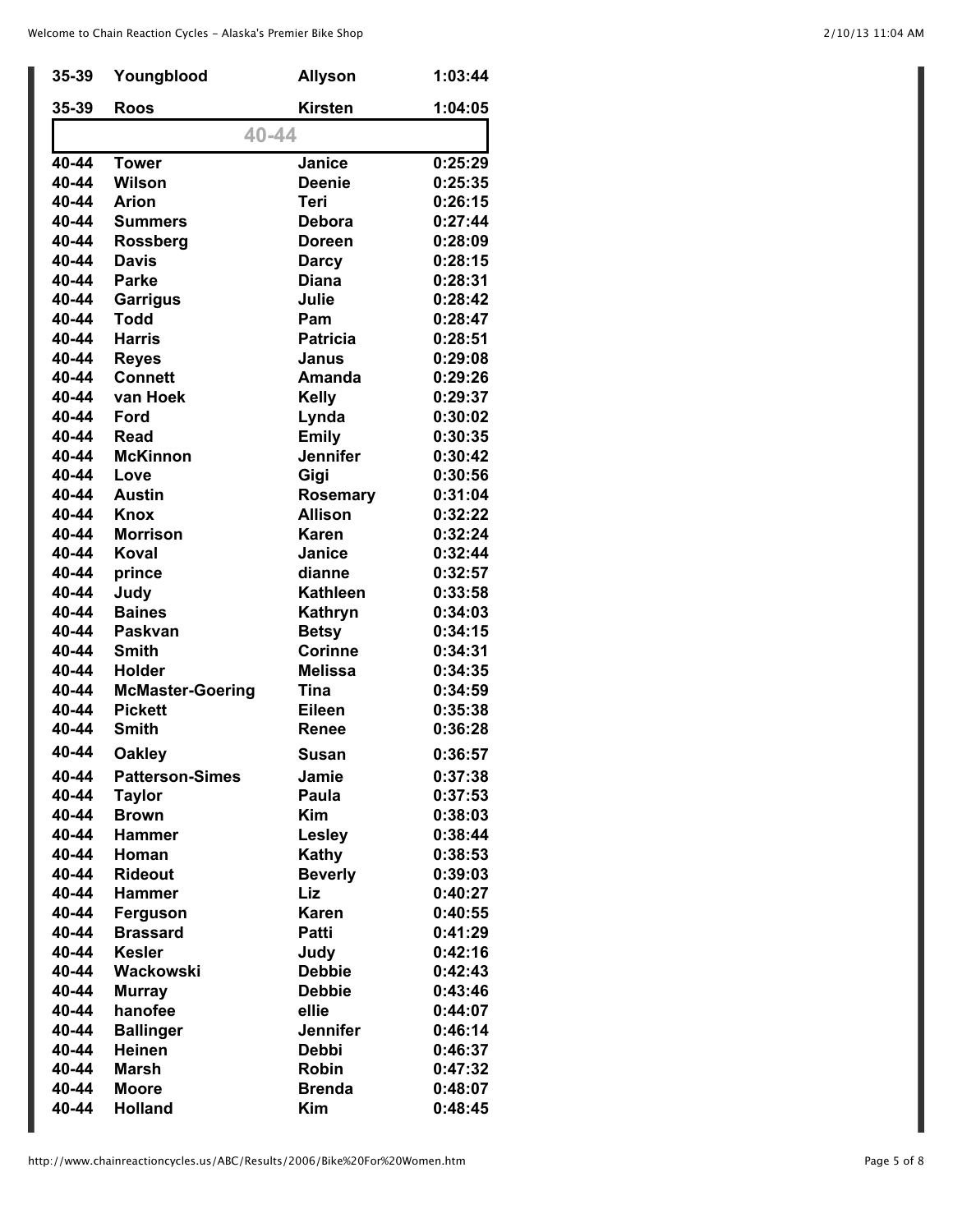| 40-44 | <b>Durkin</b>      | Kate            | 0:49:29 |
|-------|--------------------|-----------------|---------|
| 40-44 | <b>Miles</b>       | <b>Melinda</b>  | 0:50:25 |
| 40-44 | <b>Sanders</b>     | Kati            | 0:51:06 |
| 40-44 | <b>Gutberlet</b>   | <b>Simone</b>   | 0:52:11 |
| 40-44 | Lucero             | Cara            | 0:52:29 |
| 40-44 | <b>Smith</b>       | Donna           | 0:55:07 |
| 40-44 | <b>Baker</b>       | <b>Trish</b>    | 0:56:45 |
| 40-44 | burns weddleton    | sharon          | 0:58:36 |
| 40-44 | <b>Fussner</b>     | <b>Maggie</b>   | 0:58:52 |
| 40-44 | <b>Williams</b>    | Petra           | 0:59:17 |
| 40-44 | <b>Flagg</b>       | <b>Stacy</b>    | 1:03:25 |
| 40-44 | Vania              | Veronica        | 1:05:04 |
| 40-44 | <b>Brown</b>       | <b>Debbie</b>   | 1:07:09 |
| 40-44 | <b>Kluwe</b>       | Joan            | 1:42:02 |
| 40-44 | Lowther            | <b>Sandra</b>   | 1:43:29 |
|       |                    |                 |         |
|       | 45-49              |                 |         |
| 45-49 | Loan               | <b>Sheryl</b>   | 0:24:07 |
| 45-49 | <b>Paine</b>       | <b>Susie</b>    | 0:29:31 |
| 45-49 | cooper             | cynthia         | 0:30:14 |
| 45-49 | <b>Brewster</b>    | Liz             | 0:30:49 |
| 45-49 | <b>Frost</b>       | <b>Marian</b>   | 0:31:42 |
| 45-49 | Liotta             | <b>Patti</b>    | 0:32:20 |
| 45-49 | Crisan             | <b>Camelia</b>  | 0:33:35 |
| 45-49 | <b>Darnell</b>     | Joan            | 0:33:58 |
| 45-49 | <b>Rose</b>        | <b>Beth</b>     | 0:35:00 |
| 45-49 | <b>Bremont</b>     | <b>Mona</b>     | 0:35:21 |
| 45-49 | <b>Perkins</b>     | <b>Tricia</b>   | 0:36:26 |
| 45-49 | Kupczynski         | Cindy           | 0:36:59 |
| 45-49 | Young              | Lynn            | 0:38:33 |
| 45-49 | <b>Davis</b>       | <b>Marcia</b>   | 0:38:33 |
| 45-49 | <b>Piccard</b>     | LuAnn           | 0:38:56 |
| 45-49 | Hoff               | <b>Darlene</b>  | 0:39:29 |
| 45-49 | <b>Mahan</b>       | Lucy            | 0:39:40 |
| 45-49 | Wood               | Renee           | 0:39:54 |
| 45-49 | <b>Murray</b>      | Dawn            | 0:40:25 |
| 45-49 | <b>Szymoniak</b>   | <b>Chris</b>    | 0:41:01 |
| 45-49 | Wheeler            | Tami            | 0:41:09 |
| 45-49 | <b>Teel</b>        | <b>Susan</b>    | 0:41:11 |
| 45-49 | Lloyd              | Pam             | 0:42:30 |
| 45-49 | <b>Thibert</b>     | Janet           | 0:42:45 |
| 45-49 | <b>Crafton</b>     | <b>Lee Anne</b> | 0:42:51 |
| 45-49 | <b>Schafer</b>     | Susan           | 0:42:53 |
| 45-49 | Wright             | <b>Debra</b>    | 0:42:54 |
| 45-49 | Jordan             | <b>Alice</b>    | 0:43:22 |
| 45-49 | <b>Thurston</b>    | <b>Barbara</b>  | 0:43:57 |
| 45-49 | <b>Kagerer</b>     | <b>Barbara</b>  | 0:44:28 |
| 45-49 | <b>Hess</b>        | Jill            | 0:44:53 |
| 45-49 | <b>Kalbfleisch</b> | <b>Diane</b>    | 0:45:20 |
| 45-49 | <b>Valdez</b>      | <b>Annette</b>  | 0:46:07 |
| 45-49 | <b>Butts</b>       | Jessica         | 0:46:32 |
| 45-49 | <b>Schiemann</b>   | Gail            | 0:47:08 |
| 45-49 | <b>Wilson</b>      | Roxanne         | 0:47:56 |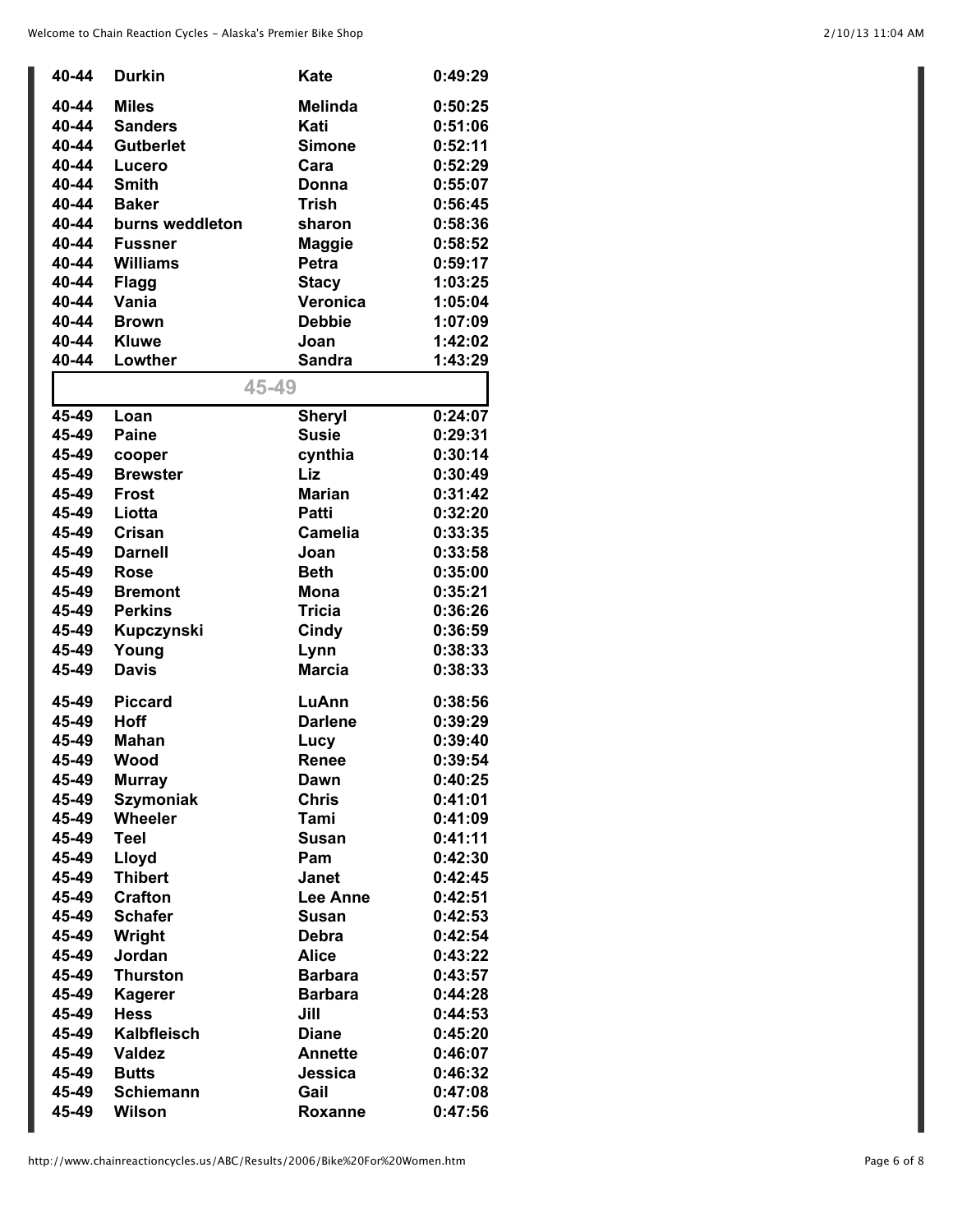| 45-49 | <b>Field</b>       | Paula            | 0:48:11 |
|-------|--------------------|------------------|---------|
| 45-49 | <b>Crowley</b>     | Liesa            | 0:48:57 |
| 45-49 | <b>Cahalane</b>    | Donna            | 0:52:50 |
| 45-49 | <b>Neptune</b>     | Pat              | 0:53:40 |
| 45-49 | <b>Keck</b>        | <b>Kathy</b>     | 0:54:45 |
| 45-49 | <b>Nelson</b>      | Gretchen         | 0:57:20 |
| 45-49 | <b>Bradley</b>     | <b>Beverly</b>   | 1:01:52 |
|       | 50-54              |                  |         |
|       |                    |                  |         |
| 50-54 | <b>Moss</b>        | Siri             | 0:27:55 |
| 50-54 | <b>Follett</b>     | Jill             | 0:27:57 |
| 50-54 | <b>Martin</b>      | <b>Margaret</b>  | 0:28:19 |
| 50-54 | Yamauchi           | <b>Lesley</b>    | 0:28:21 |
| 50-54 | <b>Dvorak</b>      | <b>Suzanne</b>   | 0:31:26 |
| 50-54 | <b>Tibbetts</b>    | <b>Elaine</b>    | 0:32:06 |
| 50-54 | <b>Dale</b>        | <b>Marian</b>    | 0:32:40 |
| 50-54 | <b>Hendel</b>      | Cindy            | 0:33:41 |
| 50-54 | <b>Hunter</b>      | gloria           | 0:34:49 |
| 50-54 | <b>Moses</b>       | <b>Nancy</b>     | 0:35:09 |
| 50-54 | <b>Phillips</b>    | <b>Patti</b>     | 0:36:20 |
| 50-54 | <b>Floyd</b>       | <b>Eileen</b>    | 0:36:39 |
| 50-54 | <b>Matlock</b>     | Anna             | 0:36:43 |
| 50-54 | Yarborough         | Linda            | 0:36:50 |
| 50-54 | <b>Knudsen</b>     | <b>Janet</b>     | 0:38:28 |
| 50-54 | Ramoni             | Jill             | 0:38:43 |
| 50-54 | O'Grady            | <b>Katherine</b> | 0:38:48 |
| 50-54 | <b>Oldfield</b>    | <b>Colleen</b>   | 0:39:21 |
| 50-54 | Newgaard           | <b>Colleen</b>   | 0:39:48 |
| 50-54 | <b>Allen</b>       | <b>Barbara</b>   | 0:41:30 |
| 50-54 | Aiken              | <b>Brenda</b>    | 0:43:29 |
| 50-54 | Cunningham         | <b>Marilou</b>   | 0:49:46 |
| 50-54 | <b>Krueger</b>     | Lorraine         | 0:49:51 |
| 50-54 | <b>Duffield</b>    | <b>Claudia</b>   | 0:50:33 |
| 50-54 | <b>Rezabeck</b>    | Cathy            | 0:53:25 |
| 50-54 | Springer-Hann      | <b>Patricia</b>  | 0:59:33 |
| 50-54 | <b>Travostino</b>  | Joan             | 1:04:30 |
|       | 55-59              |                  |         |
| 55-59 | <b>Anderson</b>    | <b>Susie</b>     | 0:27:45 |
| 55-59 | Friedman           | Liz              | 0:31:28 |
| 55-59 | Anthony            | <b>Gay Lee</b>   | 0:32:50 |
| 55-59 | <b>Waters</b>      | Carol            | 0:35:29 |
| 55-59 | <b>Maguire</b>     | Patti            | 0:35:58 |
| 55-59 | <b>Durnford</b>    | <b>Travis</b>    | 0:36:06 |
| 55-59 | <b>Collins</b>     | <b>Nancy</b>     | 0:36:08 |
| 55-59 | <b>Clark</b>       | Lyn              | 0:36:55 |
| 55-59 | <b>Friend</b>      | <b>Kass</b>      | 0:37:01 |
| 55-59 | Predeger           | <b>Betty</b>     | 0:38:40 |
| 55-59 | <b>Fischer</b>     | Jeanne           | 0:40:25 |
| 55-59 | <b>Schweitzer</b>  | <b>Suzanne</b>   | 0:41:36 |
| 55-59 | <b>Abercrombie</b> | <b>Barbara</b>   | 0:43:28 |
| 55-59 | <b>Silva</b>       | <b>Chris</b>     | 0:44:16 |
| 55-59 | Gray               | Ann              | 0:44:49 |